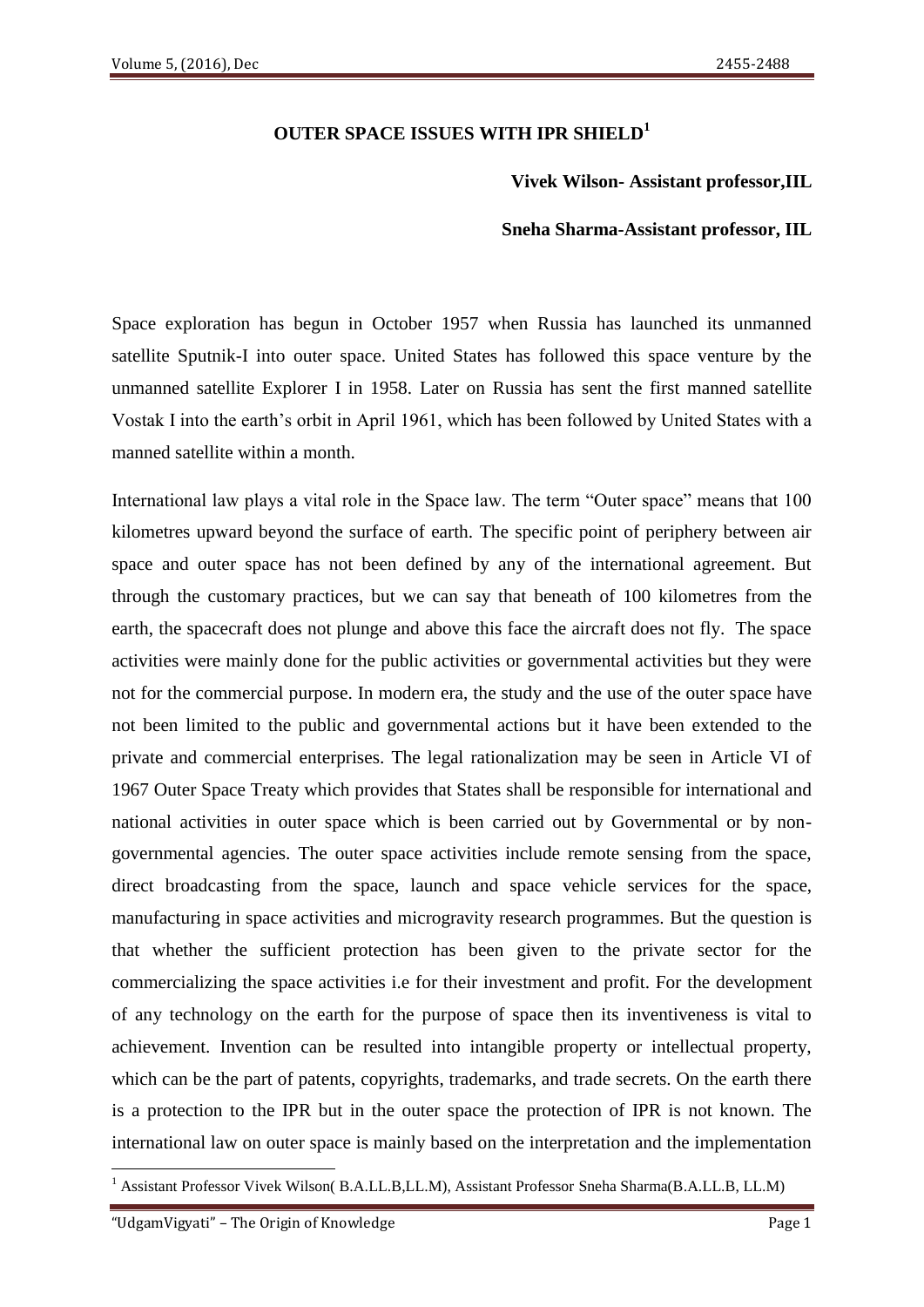of the United Nations' space treaties. Treaties are primarily focused to the governmental activities in space but it does not specifically deal with intellectual property protection, which is very essential for the private sector to get commercially involved in the outer space activities.

### **SOVEREIGNTY IN FUNCTIONAL OUTER SPACE**

The United Nation has passed the resolution i.e. 1721

(a) Charter applies to outer space and celestial bodies.

(b) Outer space and celestial bodies are free for exploration and it can be used by all the States in compliance with international law, which are not subject to the national requisition.

Article II of the Outer space Treaty states that the Moon and other celestial bodies, is not subject to national requisition by claiming the sovereignty, by occupation, or by any other means". So there cannot be state sovereignty in outer space. It is regarded to the "Res Communis", which is the part of the public domain or public property. So, outer space cannot be owned or controlled by anyone it is for all for any purpose.

#### **International Law on Outer Space related with Intellectual Property Protection**

The definition of space is hazy and not clearly defined in any of the international conventions. A commonly accepted definition has not been adopted yet. The entire international law on outer space based on the following treaties, principles and conventions

#### **Treaties**

1. Treaty on the Principles of Governing the Activities of the States in Exploration and Use of Outer Space, including the Moon and Other Celestial Bodies, 1967.

2. Agreement on the Rescue of Astronauts, the Return of Astronauts and Objects Launched into Outer Space, 1968.

3. Convention on the International Liability for the Damage Caused by the Space Objects, 1972.

4. Convention on the Registration of Objects Launched into the Outer Space, 1976.

5. Agreement Governing on the Activities of States on the Moon and Other Celestial Bodies, 1984.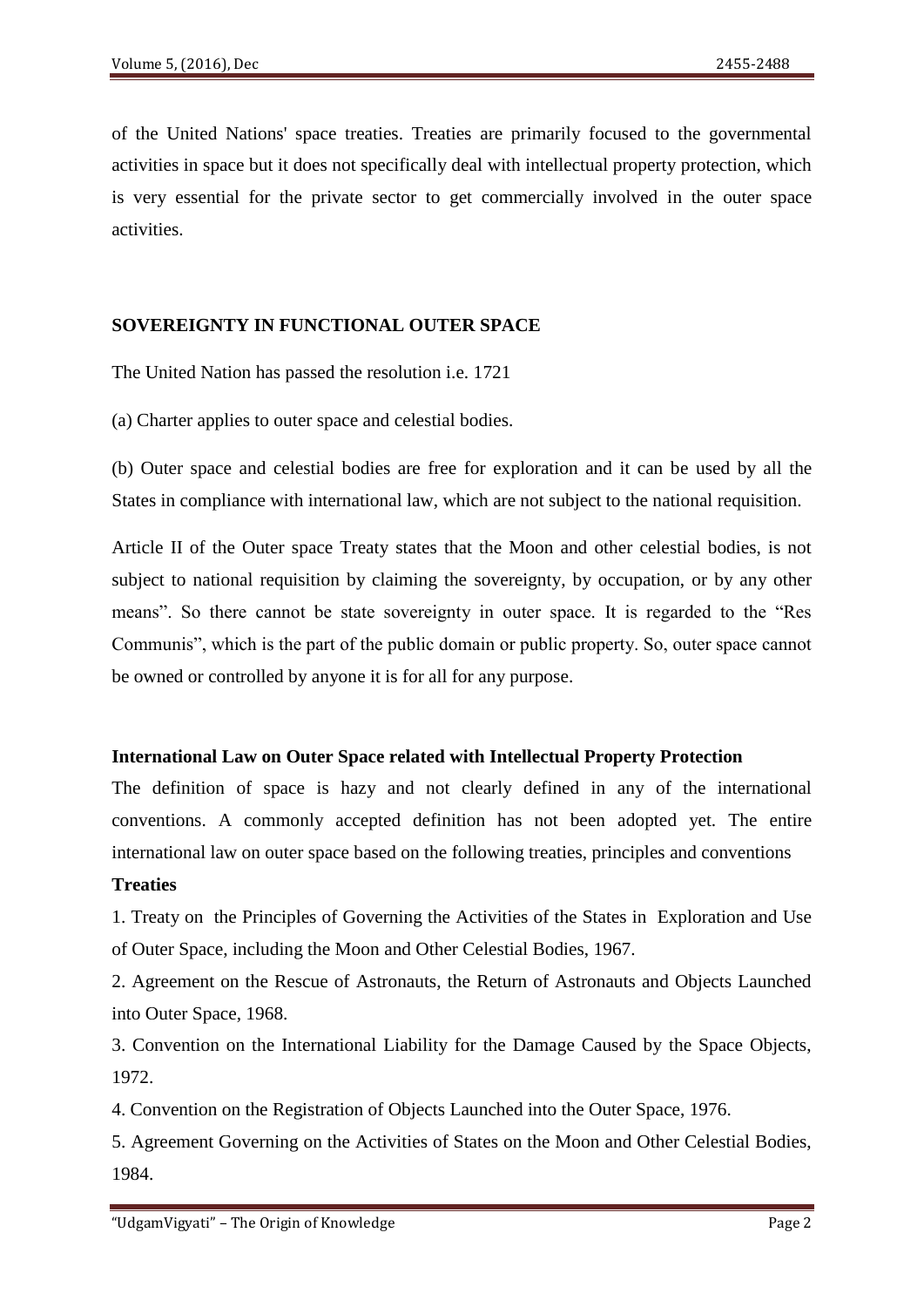#### **Principles**

1. Declaration of the Legal Principles Governing the Activities of States in the Exploration and Use of the Outer Space, 1963.

2. The Principles Governing the Use by States of Artificial Earth Satellites for International Direct Television Broadcasting, 1982.

3. The Principles Relating to Remote Sensing of the Earth from Outer Space, 1986.

4. The Principles Relevant to the Use of Nuclear Power Sources in Outer Space, 1992.

5. The Declaration on International Cooperation in the Exploration and Use of Outer Space for the Benefit and in the Interest of All States, Taking into Particular Account the Needs of Developing Countries, 1996.

The treaties and principles are significant because of; "IPR protection in space" which has been discussed below. The most primitive treaty on the space law is the Multilateral Treaty on *Principles Governing the Activities of States in the Exploration and Use of Outer Space including the Moon and Other Celestial Bodies, Jan. 27, 1967 (Outer Space Treaty:*  $OST)^2$ *.* The acknowledged article of the OST is mainly to "contribute the broad international support in the systematic as well as the lawful aspects of the study and the use of outer space for serene purposes and the exploration and use of outer space, including the Moon and other celestial bodies, shall be carried out for the benefit of all the countries and interest, which is irrespective of their degree of economic or scientific development<sup>3</sup>. The treaty talks about the freedom of exploration in the outer space and into other celestial bodies, for non-requisition of outer space, the exploration is done in accordance with the principles of international law and UN principles, maintenance of sovereign rights over the space craft's launched and legal responsibility for space activities.

#### **IMPORTANCE OF IPR IN SPACE SYSTEM**

In spite of the fact that the space technology has always been one of the most advanced technical area, but the outer space activities is one of the intellectual creations, it is the only in recent years that the intellectual property protection has been in connection with the outer

<sup>&</sup>lt;sup>2</sup> So far 98 countries have been ratified this treaty and 27 have signed.

<sup>&</sup>lt;sup>3</sup> Article 1 of Outer Space Treaty, 1967 and Article 4 of Moon Treaty.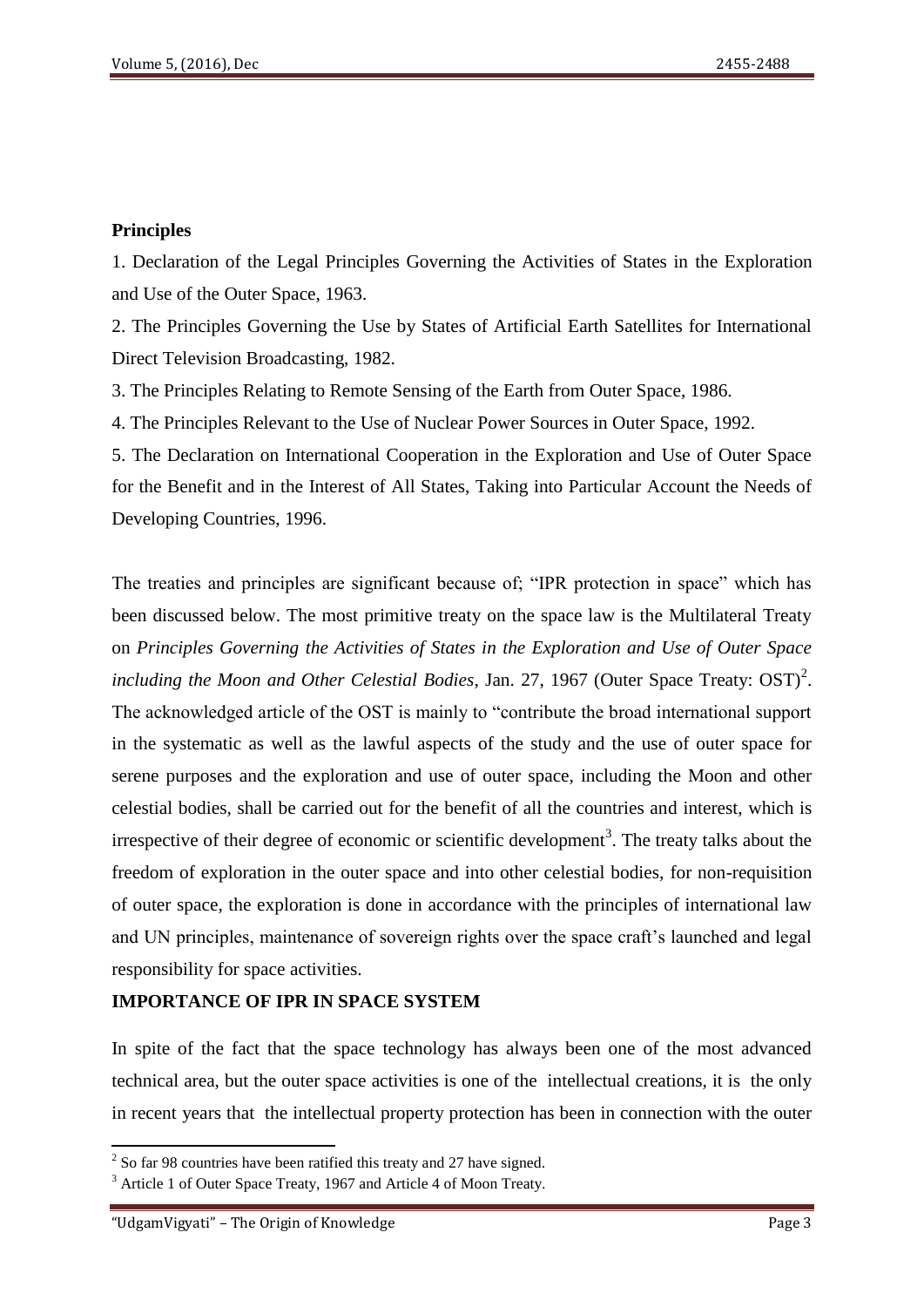space activities due to which it has raised an wider attention. One of the most important reasons is that, the space activities are progressively more and now they are shifting from state owned activities to the private and commercial activities. These activities are inclusive of remote sensing from the space, the direct broadcasting and research and manufacturing in micro-gravity environments. It is not only for the commercialization increase but also the private agency are equally growing and these non-governmental entities are more aware of their property either it is tangible and intangible. Government agencies are collaborating with the private agencies for space activities due to financial and technical resources help.

In space activities the globalization plays important role for the growth of intellectual property rights protection in the outer space. In the case of an International Space Station (ISS), the space activities are operated under the international cooperation schemes. The intellectual property laws are also well harmonized but due to different national laws still they apply for different principles.

By the development of the space technology, there is a growth to the new business potential which has been rising and due to which there has been development in the space transportation technology which has been clearing the way to space tourism. If we are concern with the intellectual property rights protection for space activities, so the prime object is related to patent protection for the inventions which has been created or have been used in outer space, or copyright protection for space activities. If the space tourism has becomes true in its sense, then the protection of trademarks and industrial design in outer space can also become an important matter.

# **NEED FOR HARMONISATION BETWEEN INTELLECTUAL PROPERTY LAWS AND SPACE LAW**

It is known that the rule of intellectual property is governed by the protective or public laws of the respective countries and there are certain levels of harmonisation among these national laws which are achieved by the patronage of WIPO and WTO/TRIPS regimes. Under this situation, there is an extension to the space law, it is a province of all mankind is having a potential for copious opportunities, which deserve a re-examination in the view of its ability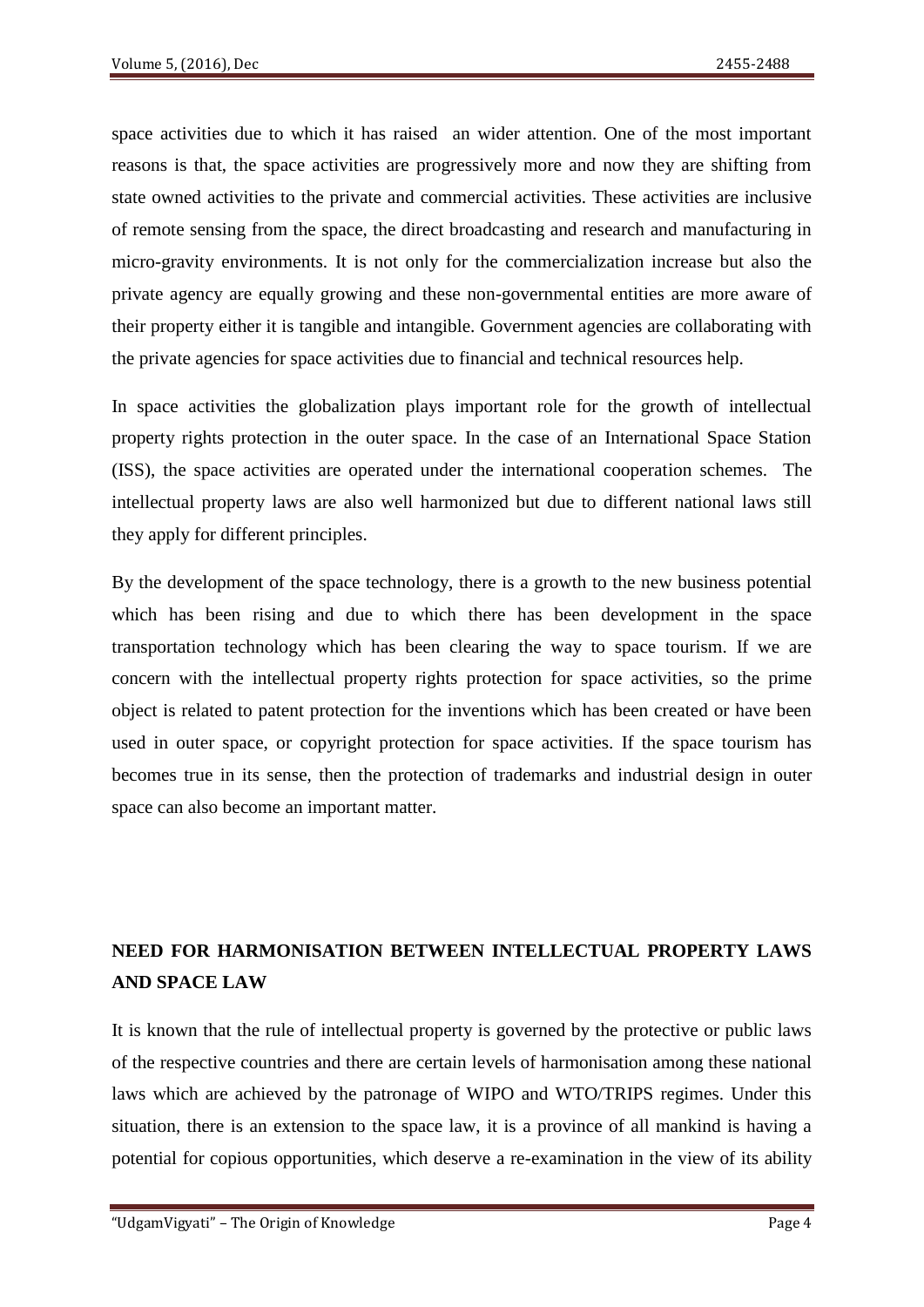which undermine a global space hard work. It is very much necessary to establish and develop a uniform and harmonised Intellectual property protection regime for the space to the interest of the developing countries. Outer space adds many innovative legal dimensions to the intellectual property rights such as application to the earthly based national laws in the outer space for the acquisition and the enforcement of rights, ownership of rights and the entitlements for the use in the joint activities, settlement of disputes and compliance to international obligations.

Certain developments are taking place at the national, regional and multinational levels, to extend the applicability of global based intellectual property laws in the outer space. Only patent laws are extending its territorial jurisdiction to space. Relevant provisions for the applicability of domestic IPR law to Space Activities exist only in US law today, found within the US Space Bill and the NASA act. The US Space Bill extends the applicability of US patent law into Outer Space. The NASA act includes a provision to consider a "space object" as a vehicle.

## **OUTER SPACE ACTIVITIES IN INDIA AND LAW ON INTELLECTUAL PROPERTY PROTECTION**

India is an emerging country in space power. India's space programme has been started in the 1950s as a part of the department of atomic energy under the vision of Homi Bhabha and Vikram Sarabhai<sup>4</sup>. The prescribed programme had a humble start in 1962 with the creation of Indian National Committee of Space Research under the chairmanship of Vikram Sarabhai<sup>5</sup>. India has started its space operations by the induction of its first rocket on November 21, 1963. In 1965, India had recognized its Space Science & Technology Centre (SSTC) in Thumba. Indian Space Research Organisation (ISRO) has been formed under Department of Atomic Energy in 1969. The Government of India has established the Department of Space in 1972. The ISRO was brought under the Department of the space programmes were executed by ISRO and it has become a government organization in 1975<sup>6</sup>. In 1975 India launched its first satellite remote sensing satellite Bhaskara-1 and 2, which has been followed by other satellites like APPLE and Rohini. India has sent its first astronaut Rakesh Sharma to the

 $\overline{a}$ 

<sup>4</sup> Upendra Chodhury, "Twenty-five Years of Indian Space Programme: An Evaluation," *Economic and Political Weekly*, vol.33, No.5, 1998, pp. 212-213.

<sup>&</sup>lt;sup>5</sup> He is considered as the father of Indian space programme.

 $6$  http://www.isro.org, visited on 23.04.2017.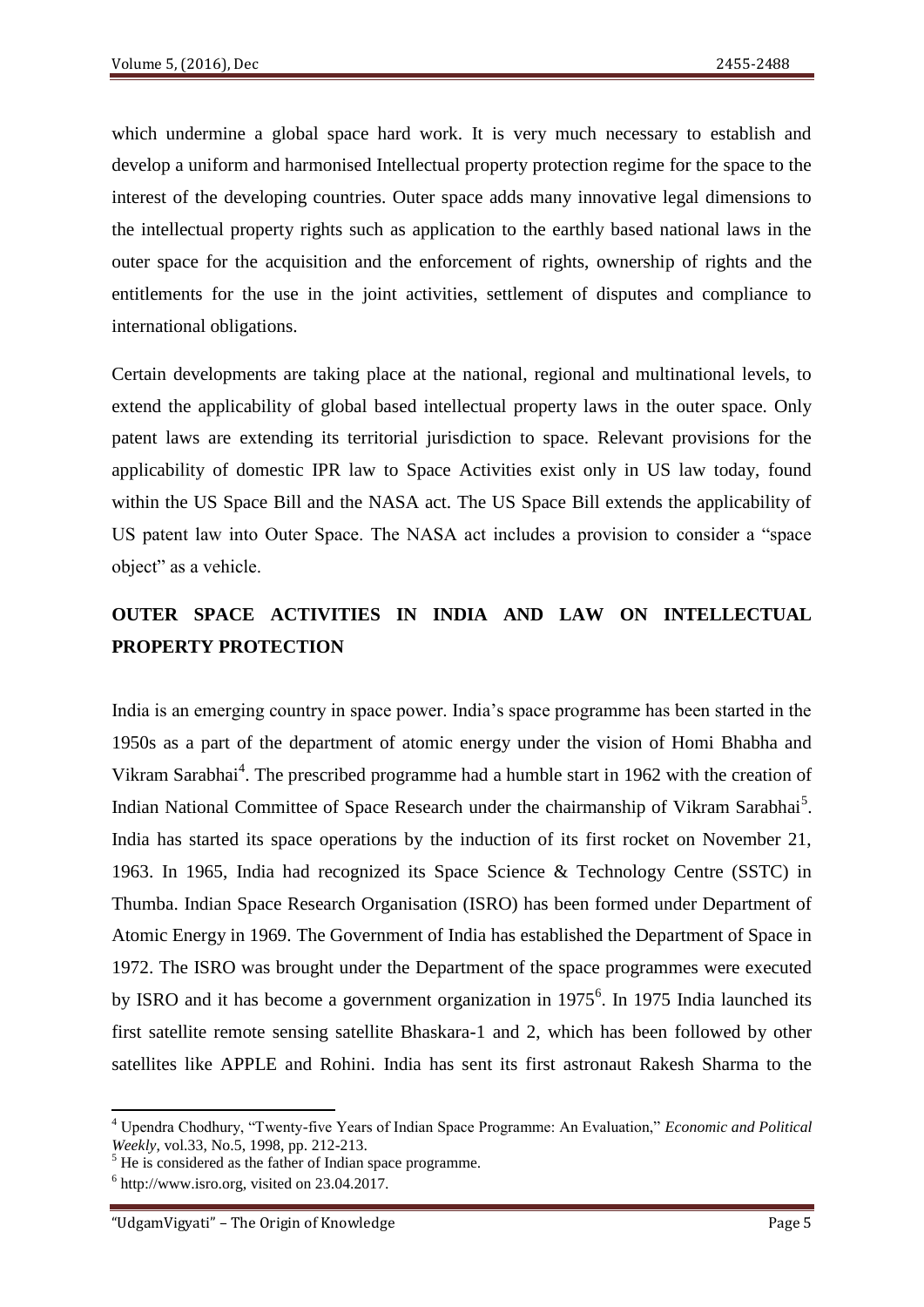space with the collaboration of USSR in 1984 in space station Salyut -7. Indian Remote Sensing Satellite System has been commissioned in 1988<sup>7</sup>. The Antrix Corporation Ltd., established in 1992, was an commercial entity of the Department which was dealing with marketing of various commercial space products. For the last four years India has launched more than 50 satellites for scientific and technological applications.

In the space sector, India (ISRO) and Canada (CSA) signed an interagency Memorandum of Understanding (MOU) in 2003, which provides for space cooperation with the rapid development and equally fast rate of commercialization of space science and technology, space-related products and services are becoming elements of significant commercial value<sup>8</sup>. On February 1, 2008, both American National Aeronautics and Space Administration (NASA) and ISRO signed a framework agreement in order to continue and expand their space related cooperation<sup>9</sup>. India signed Framework Agreements with Argentina, Australia, Brazil, Brunei Darussalam, Bulgaria, Canada, Chile, China, Egypt, European Centre for Medium Range Weather Forecasts (ECMWF), European Organisation for the Exploitation of Meteorological Satellites (EUMETSAT), European Space Agency (ESA), France, Germany, Hungary, Indonesia, Israel, Italy, Japan, Kazakhstan, Mauritius, Mongolia, Myanmar, Norway, Peru, Russia, Spain, Sweden, Syria, Thailand, The Netherlands, Ukraine, United Kingdom, United States of America and Venezuela<sup>10</sup>. In April 2008, Antrix launched a remote sensing satellite, CARTOSTAT-2A along with eight nano-satellites of various countries into the orbit<sup>11</sup>. The company is marketing Indian remote sensing data. In October 22, 2008 India entered into another era of space research by launching a spacecraft into the moon under the name Chandrayaan- $1^{12}$ . The prime objective of moon mission was to finding traces of water on the lunar surface besides mapping minerals and chemicals on the Moon. The experiments conducted by the mission revealed the presence of hydroxyl and water molecules in moon.49 Now India is planning to launch its first manned mission in 2015. The development of its own technologies and collaborative efforts made India a space power and

**.** 

 $^7$  http://www.spacetoday.org/India/IndiaSpaceHistory.html, visited on 23.04.2017.

<sup>&</sup>lt;sup>8</sup> "IPR Issues in Space Activities—A Comparative Study of India, USA and Canada,"

<sup>&</sup>lt;sup>9</sup> "NASA and India Sign Agreement for Future Cooperation" NASA Release: 08-033. 6 May 2008. http://www.nasa.gov/home/hqnews/2008/feb/HQ\_08033\_Indiaagreement html.

 $10$  http://www.isro.org/scripts/internationalcooperations.aspx, visited on 23.04.2017.

<sup>11</sup> http://www.antrix.gov.in/main/news2008.html, visited on 12.02.2010. various satellites like Kitsat (Korea), Tubsat (DLR - Germany), BIRD (DLR - Germany), PROBA (Verhaert, Belgium), Lapan Tubsat (Indonesia), Pehuensat-1 (Argentina) aboard the ISRO's Polar Satellite Launch Vehicle (PSLV) in addition to the dedicated launch of Agile (Italy) were carried out.

<sup>12</sup> http://www.isro.org/satellites/spacemissions.aspx, 23.04.2017.